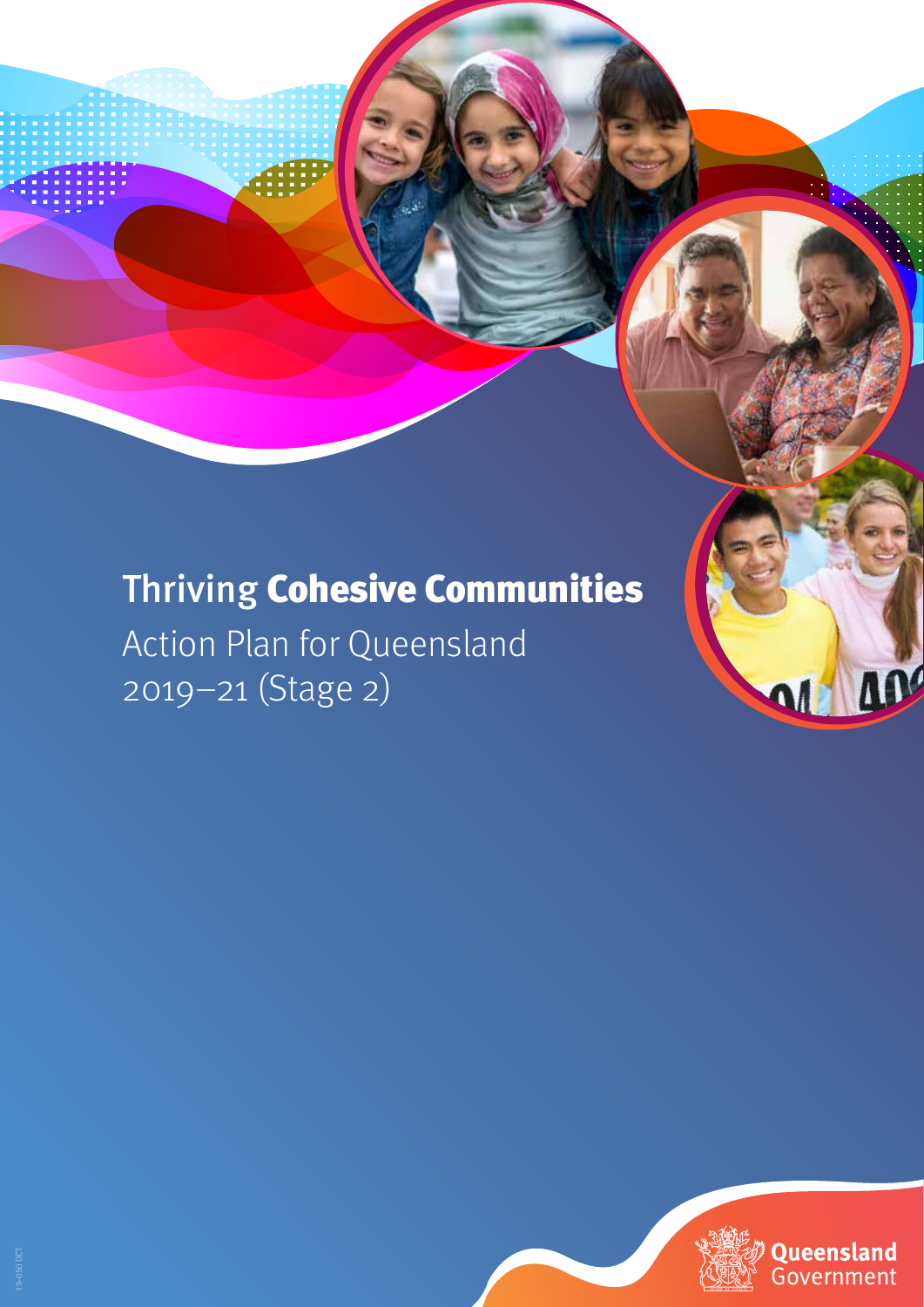### Thriving Cohesive Communities: Action Plan for Queensland 2019–21

Queensland is a dynamic state that is home to more than five million people and visited by many more. Queenslanders who call our cities, regional towns, islands or outback communities home come from many cultural backgrounds and contribute to Australia being a successful multicultural society. This diversity brings many benefits to our state, including to our economy and social fabric.



The Queensland Government is committed to a fair, prosperous and equitable society. Safe, vibrant, and inclusive communities that thrive underpin this society.

Violent and divisive events around the world and in Australia in recent years have highlighted how important it is to maintain and build communities that stick together in good and bad times, and where people connect, trust each other and share resources. This is our best defence to counter antisocial behaviour and narratives that promote fear and division. Queenslanders of all ages, backgrounds and abilities have the right to respect, fair treatment and opportunities to make a positive and valued contribution.

That is why the Queensland Government has committed more than \$12.7 million to strengthening social cohesion in our communities and appointed a community committee — the Queensland Social Cohesion Implementation Committee (QSCIC) to help shape initiatives. QSCIC has assisted the Queensland Government to develop this action plan and will guide its implementation.

Creating a society where everyone feels they belong takes effort — and a joint effort at that. Everyone has a part to play in creating and upholding the social conditions that enable us to get along and prosper.

QSCIC members have been appointed by the Premier and contribute independent advice and diverse life experiences to the committee's work. These include:

- growing up in a rural or regional community or settling in one as a recent migrant
- leading and working in human service organisations
- being active in a faith community
- being Aboriginal or Torres Strait Islander
- establishing and working in businesses
- working in the areas of research, youth support, education and advocacy.

2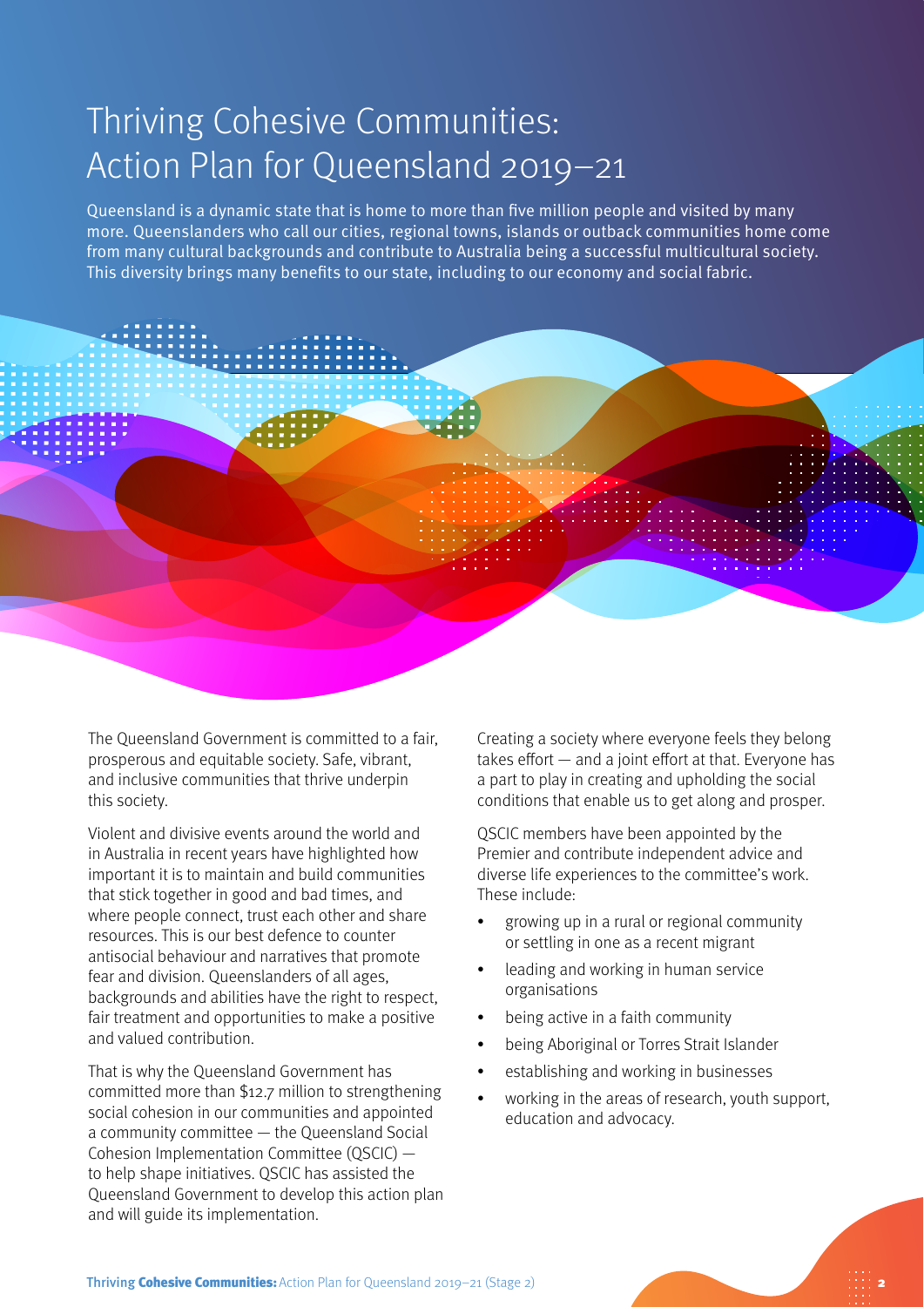### About this action plan

Much work is already being done in Queensland to promote diversity and social cohesion. The Department of Communities, Disability Services and Seniors is the lead agency across the Queensland Government for social cohesion and will help to coordinate actions under this plan with existing initiatives across all levels of government.

Thriving Cohesive Communities: Action Plan for Queensland 2019–21 (Stage 2) focuses on:

- strengthening community cohesion and resilience
- reducing social marginalisation and economic exclusion
- addressing antisocial behaviour and behaviour that may lead to violence or physical harm to others.

This action plan builds on initiatives delivered under Cohesive Communities: An Action Plan for Queensland 2016–18. This first stage of work focused on increasing understanding and appreciation of the diversity of Queenslanders. More than 80 projects were funded in 2016–18 across the state to bring individuals, families and communities together.

Initiatives were independently evaluated and the findings have informed the design and priorities of stage 2, such as:

- greater emphasis on young people (12–25 years)
- targeting of investment to priority locations for more focused impact
- greater emphasis on addressing economic exclusion.

Bringing the voices of Aboriginal and Torres Strait Islander people to a central position of influence and engaging young people in the development and implementation of activities will be a key part of taking this action plan forward.

### How will we know we are making a difference?

It is important to know whether the actions under this plan make a difference to our social cohesion. There will be an independent evaluation of activities delivered under Thriving Cohesive Communities: Action Plan for Queensland 2019–21 (Stage 2). Key aspects of social cohesion identified in the evaluation of the first stage of work will be used to monitor the impact at the individual and community levels.

At the state level, the Scanlon-Monash Index of Social Cohesion and the Queensland Social Survey provide a baseline, as well as an ongoing measure, for any impacts to Queensland's overall social cohesion.

#### **Social cohesion**

- Enabling employment
- Building social capital
- Community involvement
- Positive civic engagement
- Strong and resilient families
- Welcoming and embracing diversity
	- Enabling economic mobility
- Building the capability of frontline workers to engage with and provide services to people from culturally and linguistically diverse backgrounds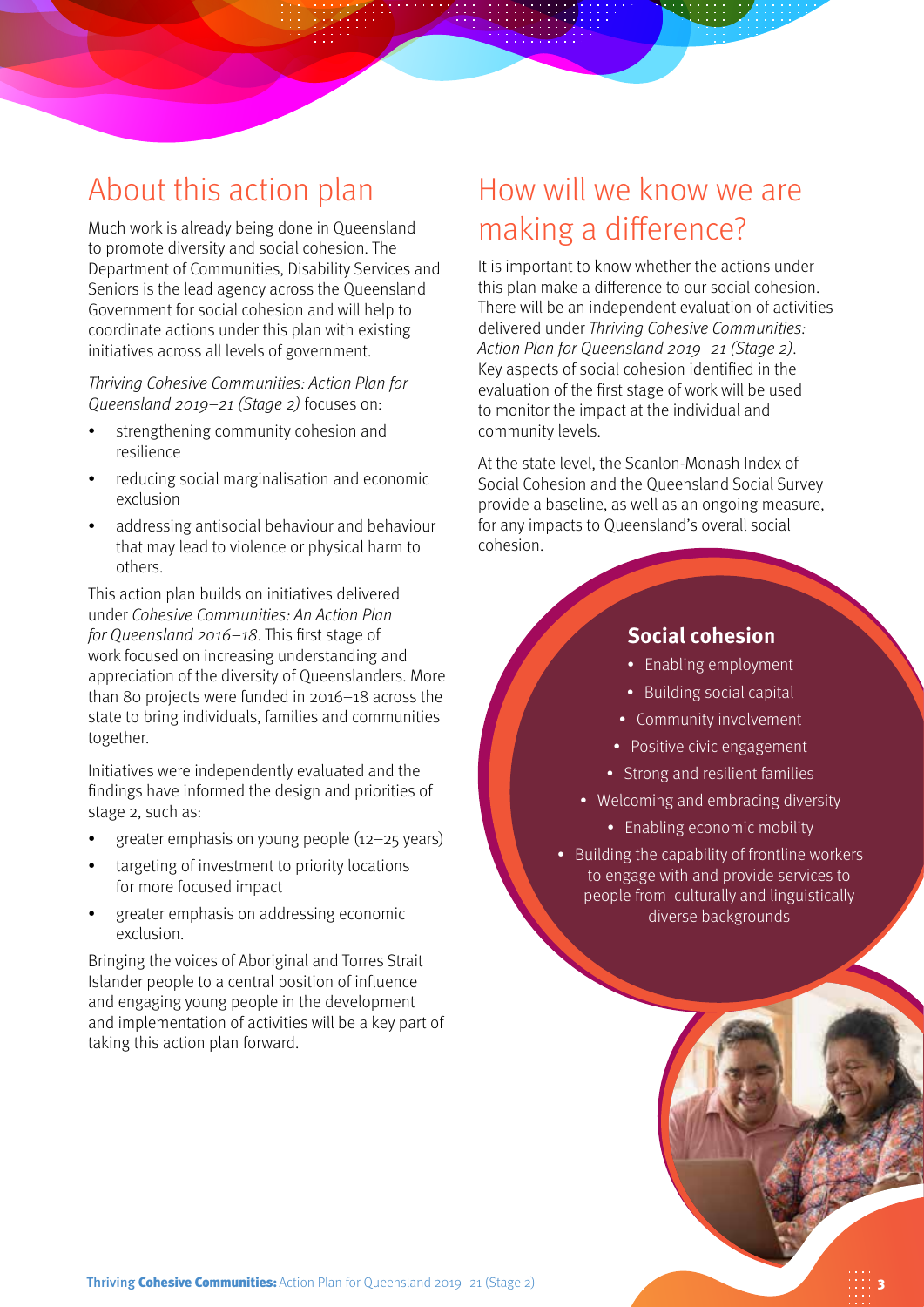## What is in this plan?

As in the action plan for the first stage of work, this plan identifies priorities for action under four focus areas:

- 1. Pathways for individuals
- 2. Family connections
- 3. Community connections and strength
- 4. Collaborative services

This plan is for the two-year period 2019–21, although actions may be implemented over a longer period.

Action 1 will be delivered in three priority areas — Toowoomba, Rockhampton and Townsville.

Other actions will be delivered statewide, including in these priority areas.

## **Focus area 1: Pathways for individuals**

Thriving cohesive communities are places where all Queenslanders are culturally, socially and economically included. Providing pathways for people at risk of isolation or marginalisation will help create stronger, more cohesive communities where everyone has access to the same opportunities.

#### **Action 1: Work with local partners to facilitate community-led social cohesion planning and activities in the priority locations of Toowoomba, Rockhampton and Townsville.**

This action will:

- assist community members understand issues related to social cohesion, and design and lead activities that build social and economic inclusion
- embed the voices of Aboriginal and Torres Strait Islander community members in planning and decision-making about social cohesion strategies
- enable young people to have a say in and influence decisions via face-to-face and online platforms
- utilise cross-sector engagement (for example, local businesses, local government, health and education agencies, youth and family support services) in community-led planning activities
- resource community-led activities that help achieve priorities identified in the planning phase.

#### **What we will do**

- Assist target communities to identify an organisation (or organisations) with a local presence and mandate to lead this action.
- Fund a consortium of local partners to deliver this action.
- Align investment through other action plan initiatives to support and sustain progress on community-identified plans.
- Promote the use of e-platforms and hubs to engage people of different ages, abilities and backgrounds.

#### **Examples of community-led activities**

• Community development work to build connections between community members and groups (for example, to share information, resources and opportunities)

- Employment forums to:
	- connect the available workforce to local employers
	- increase visibility of entry-level opportunities and understanding of local employer needs
- Anti-poverty initiatives to reduce barriers to social and economic participation
- Case-management support for young people in the critical 3- to 6-month period when they transition from school to employment, volunteering or further education
	- Outreach to connect residents at risk of social or economic isolation to existing opportunities and support

Thriving Cohesive Communities: Action Plan for Queensland 2019-21 (Stage 2)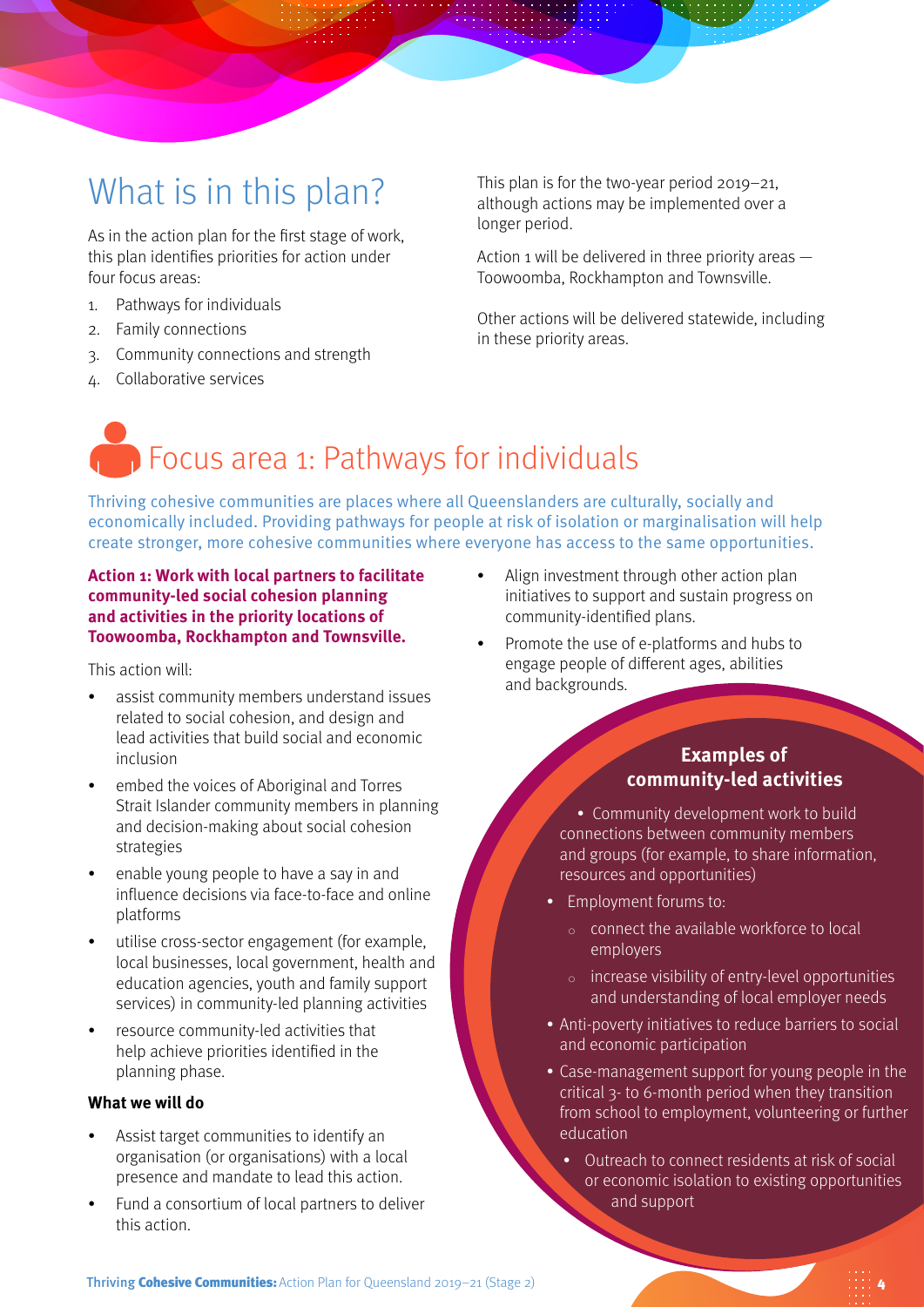#### **Action 2: Resource established social enterprises to engage vulnerable young people and family members in the economy.**

This action will:

- grow the capability of established social enterprises to provide skills training, work experience and employment
- promote strengths-based engagement of young people and those excluded from the workforce
- build participants' understanding of workplace culture and expectations.

#### **What we will do**

- Fund existing social enterprises to create and/or scale up pathways to economic inclusion. These organisations will have proven ability to engage hard-to-reach groups.
- Work with the Queensland Social Enterprise Council to scaffold local enterprises with expert knowledge and best practice support.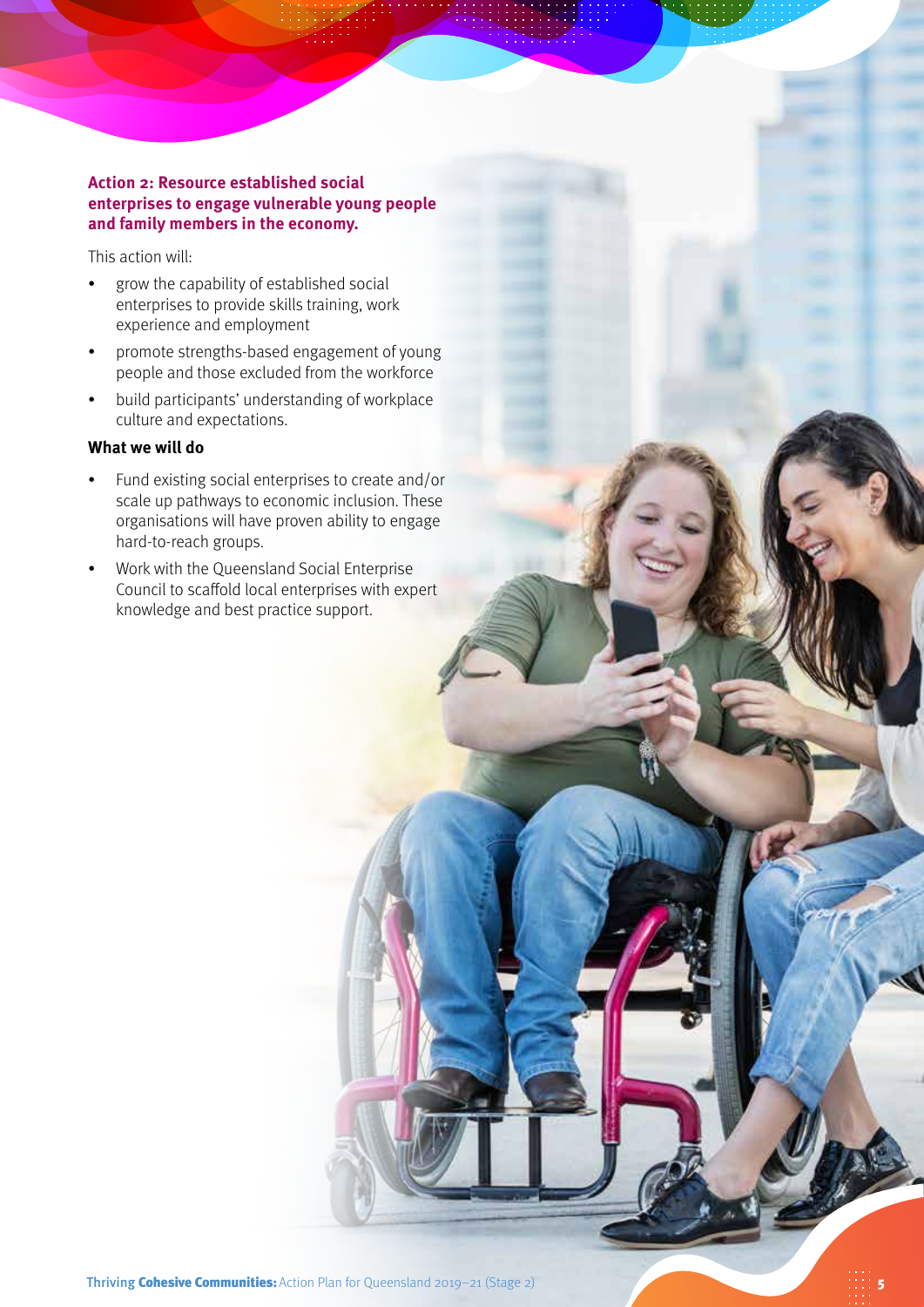

It is important for families to feel a sense of belonging to their community and have opportunities to play an active role in their community. Families also play an important role in identifying early signs that an individual is vulnerable and may need support. In building social cohesion, it is vital that families know where to turn for support and how to connect with their community.

#### **Action 3: Support young people to connect with their family or carers, contribute to their community and take up opportunities for leadership**

This action will:

- establish relationships with young people at risk of exclusion and isolation
- strengthen the connection of young people to their family, culture, school, work or volunteering
- strengthen the skills of young people to engage productively with their peers
- build young people's civic and service system literacy so they can be better self-advocates and identify opportunities for positive civic engagement
- connect young people to opportunities for social and economic participation, including local programs, services, clubs and community support
- promote a 'relationship-first' approach to work with young people
- help to build young people's confidence and hope in their future.

#### **What we will do**

- Fund organisations to deliver this action. These organisations will have existing local identity and proven results in engaging and maintaining connections with young people and their families or carers.
- Promote the use of outreach approaches to better identify and engage young people at risk of exclusion and isolation.

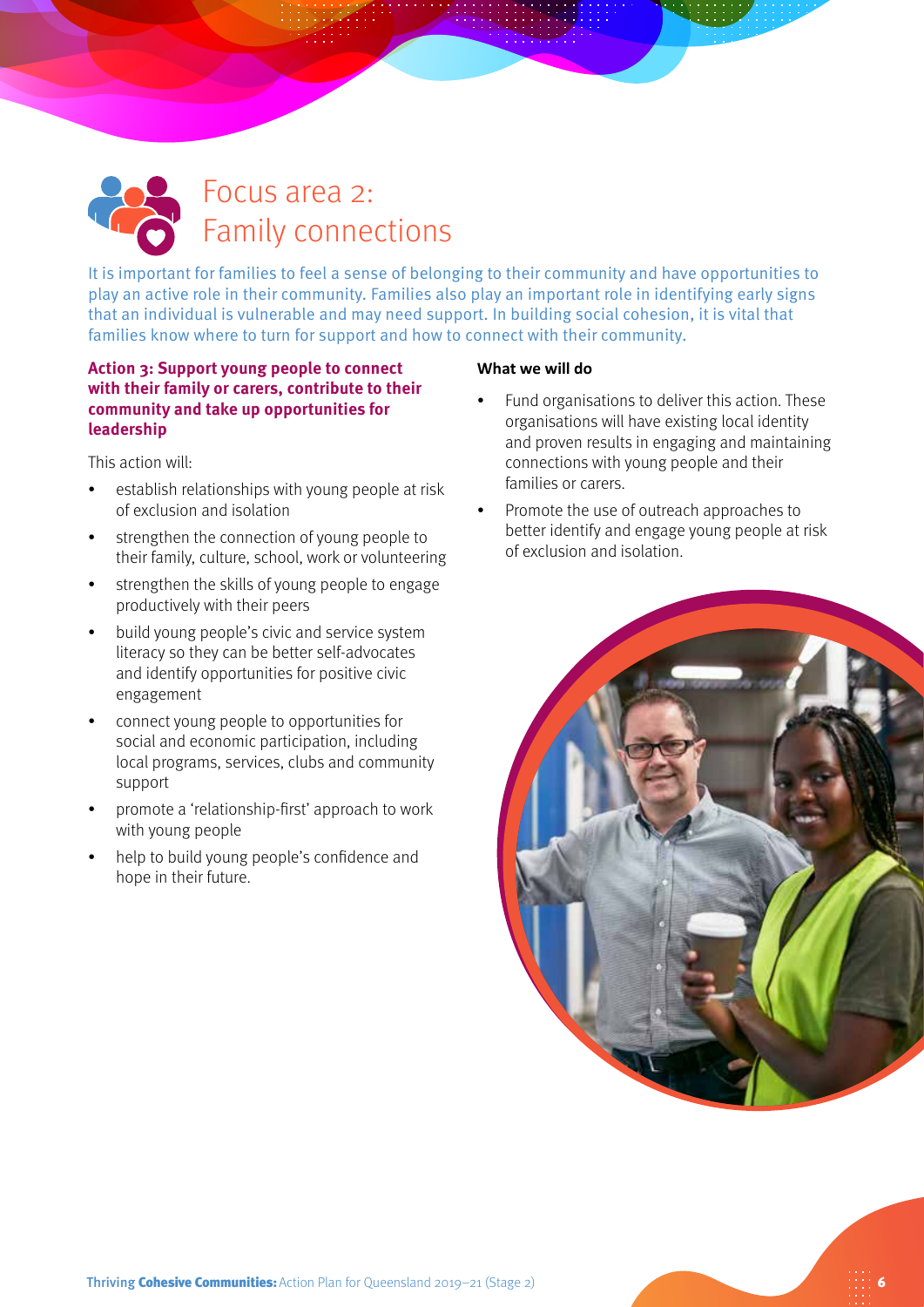## Focus area 3: Community connections and strength

Having positive connections with others who will back us and acknowledge our contribution is important to feeling that we belong in the places and spaces where we live and work. Queenslanders of all ages, backgrounds and abilities have the right to respect, fair treatment and opportunities to contribute to their community. Bringing together communities and supporting dialogue between people across and within communities can help promote understanding and increase community bonds and trust.

#### **Action 4: Locals speaking to locals. Initiate conversations to increase exposure and build awareness, knowledge and understanding of the diverse identity of Queenslanders.**

This action will:

- build understanding between community members of all backgrounds, ages and abilities
- provide community members with strategies to address racism and discrimination (including bullying) that may lead to exclusion and isolation
- recruit, train and support local people who can speak about their experience of difference, including living with disability, being from a minority culture, or identifying with lesbian, gay, bisexual, transgender, intersex and queer (LGBTIQ+) communities
- strengthen the ability of local businesses and organisations to embrace diversity in their workers and customers
- develop a network of locally based diversity hosts to build and maintain community capability for having conversations that value and support diversity.

#### **What we will do**

• Fund organisations and networks to deliver this action. These organisations/networks will have experience in combatting racism, discrimination, and behaviours that lead to exclusion (for example, groups working with people in the multicultural, settlement and disability sectors; Aboriginal and Torres Strait Islander peoples; and LGBTIQ+ communities).